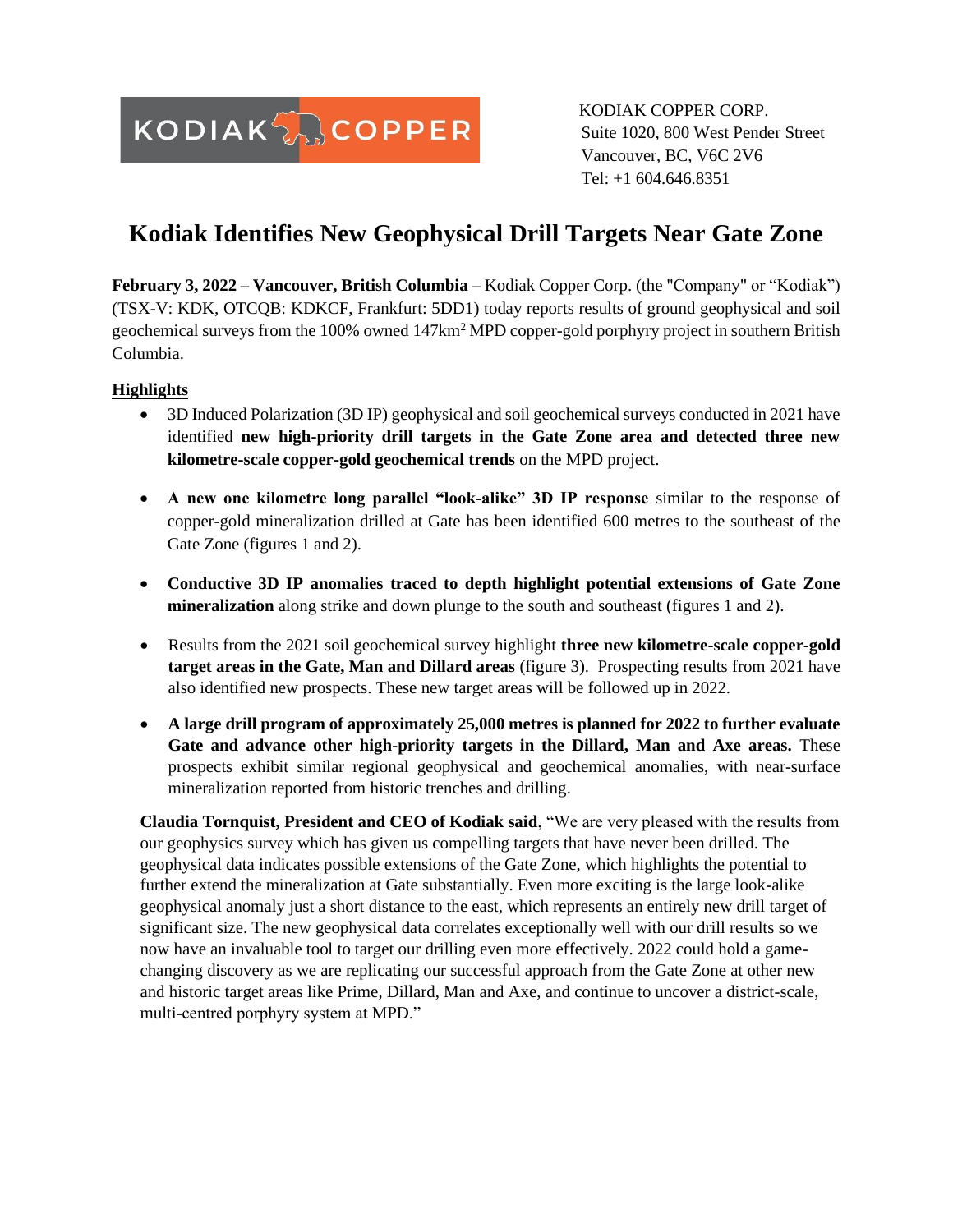- **Deeper 3D IP geophysical surveys were undertaken in 2021 to identify new targets similar to the Gate Zone high-grade copper-gold discovery** as Kodiak interprets the MPD property as hosting a shallowly-eroded porphyry-related copper-gold mineralized system, where higher-grade mineralization may be more fully preserved at depth.
- **The new data identified geophysical drill targets near the Gate Zone that are more extensive than indicated by historic shallow IP data,** supporting Kodiak's exploration thesis.
- **Conductive and chargeability anomalies validate the interpreted and untested plunge of the Gate Zone to the east-southeast based on drilling, which may represent undrilled extensions to the zone.** The 3D IP data also highlights a potential, undrilled connection between the Gate Zone and Prime target.
- **None of these new 3D IP geophysical targets have been tested to date.** These prospective porphyry-style targets will be included as part of the 2022 drill campaign.
- **The 3D IP data corelates exceptionally well with drilled copper-gold mineralization at Gate**, particularly the higher-grade zones which correspond to conductive responses (resistivity lows) and chargeability trends.
- **3D IP will be a valuable tool to for future drilling at Prime, Man, Dillard, Axe and other target areas on the property**, particularly in areas with shallow copper and gold demonstrated in historic work.

## **3D Induced Polarization Survey (3D IP)**

In October 2021, Kodiak contracted SJ Geophysics Ltd. to conduct the first deep DC Resistivity/Induced Polarization (3DIP) survey on the MPD Project. The survey consisted of 19.8 line kilometres covering a 1.6 x 2.0 kilometre area centred on the Gate copper-gold porphyry zone and historic Prime target. Based on the survey configuration, the 3D IP survey data is interpreted to a depth of 500 metres. The survey also included a Magnetotelluric (MT) survey simultaneous with the IP survey. The benefit of the MT survey is deeper penetration that will provide a link to the ZTEM airborne data collected by Kodiak in 2020.

Historic shallow IP suggested a correlation of higher grade copper-gold mineralization at Gate with north easterly trending structures or zones defined by conductivity (low resistivity) and chargeability anomalies. The purpose of the new 3D IP survey was to characterise the geophysical response of drilled copper-gold mineralization at Gate below historic IP data (~200 metres depth). The new 3D IP survey corelates exceptionally well with the known mineralization at Gate, particularly higher grade zones which correspond to conductive responses on the flanks of resistive highs and chargeability trends at depth.

In addition, new 3D IP conductive anomalies traced to depth coincide with, and extend beyond copper grades noted in drilling, thereby highlighting the potential to expand Gate Zone mineralization along strike and down plunge to the south and southeast. The 3D IP data also highlights a potential connection between the Gate Zone and the Prime target, with further extension to the northeast. More importantly, a new one kilometre long "look-alike" response similar to Gate occurs 600 metres to the southeast (see Figures 1 and 2). **None of the new 3D IP geophysical targets near Gate or along strike of known mineralization has been tested to date. These prospective porphyry-style targets will be included as part of the 2022 drill campaign**.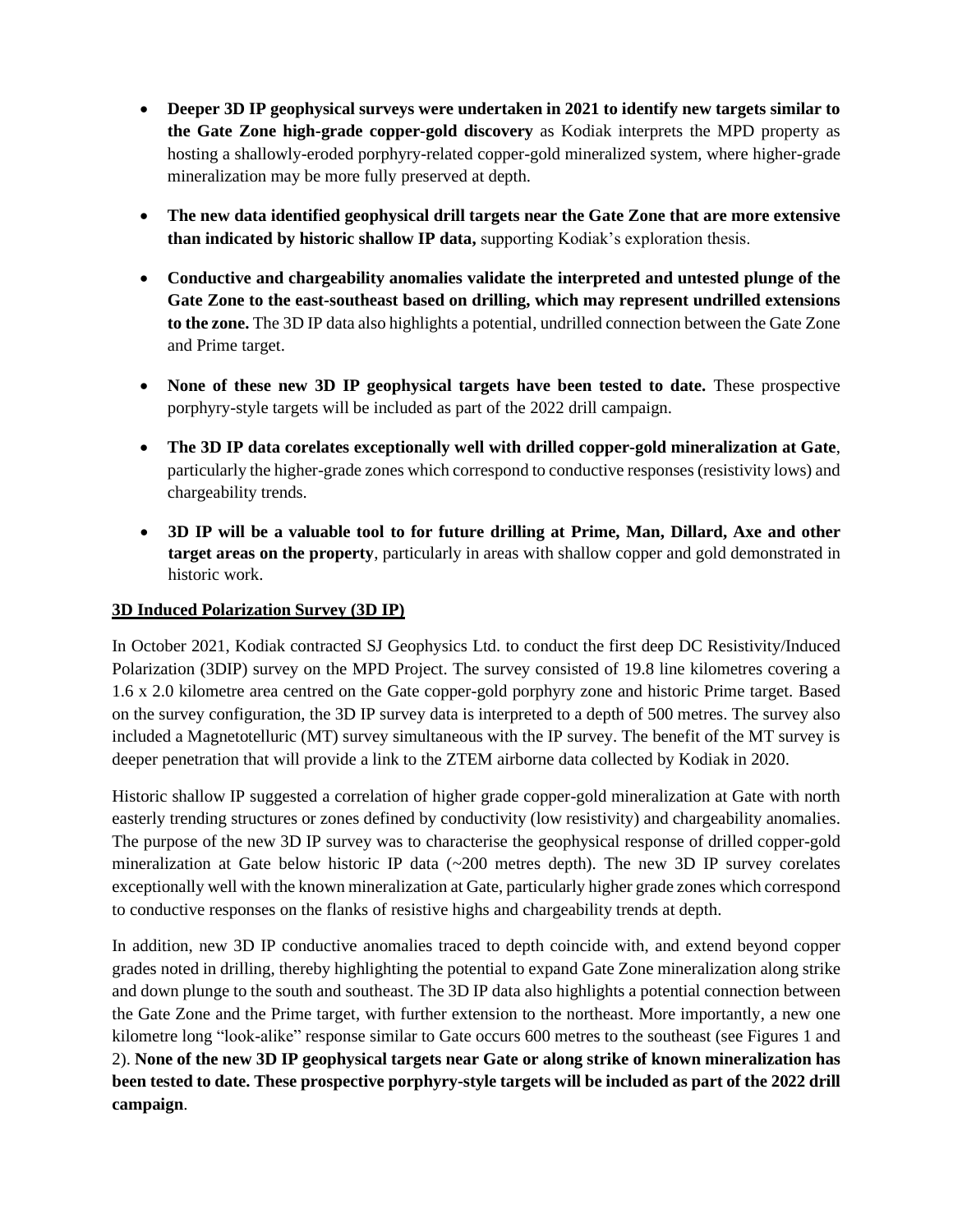*Figure 1: View of stacked conductivity drapes from 3D IP survey looking northeast at 200 m, 300 m, 400 m from surface and below historic IP data . Survey covers 1.6 x 2.0 kilometre area centred on the Gate Zone and historic Prime target. Image also shows Gate Zone drill traces and +0.1% Cu grade shell.*



*Figure 2: Conductivity drape from 3D IP survey at 300 m below surface at Gate Zone. Image shows excellent correlation of conductive trends to drill mineralization at depth, potential to extend Gate east and southwest to depth, a conductive/structural link between Gate and Prime; and a 1 km long parallel geophysical analogue to Gate situated 650 m to the southeast.*

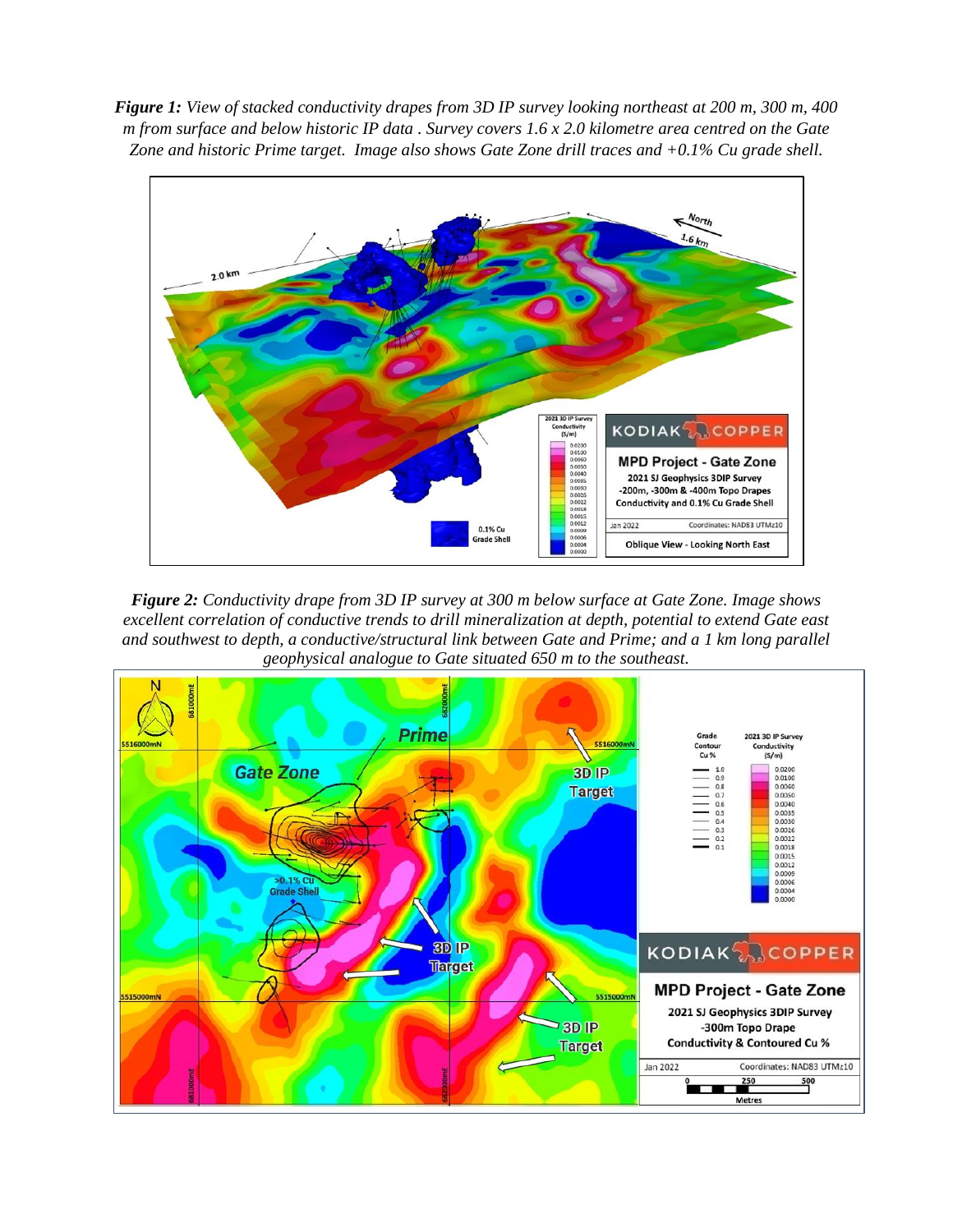## **2021 Soil Geochemical Surveys and Prospecting-Sampling**

The Gate Zone corresponds to a one kilometre long copper (and gold) in soil anomaly extending southward toward the Man target. Historic soil geochemical surveys at MPD were restricted to local grids and often omitted specific metal analyses. To infill missing geochemical data and verify historic soil sampling, the Company collected 1,755 soil samples over a 3.5 x 2.0 kilometre area extended southward covering Man, and eastward connecting to the historic Dillard soil surveys.

Samples of "B" horizon subsoil were collected at 50 metre intervals along sample lines spaced 100 metres apart**. New assay results from the 2021 soil survey highlight three new kilometre-scale geochemical trends which will be followed up in 2022**. Corresponding copper and gold enrichment occurs along an east-west trend just south of the Gate zone, adjacent to Man target area, and has highlighted a significant new two kilometre copper-gold trend parallel to the historic Dillard geochemical anomaly (see Figure 3).

Anomalous copper values up to 1645 ppm and gold values up to 162 ppb coincide in the north central portion of soil survey near Gate; along a two kilometre trend between Man and Dillard; and to a lesser extent east and southeast of Man. Some slight offsets between copper and gold values may be due to peripheral zoning or depth of overburden. Table 1 shows value ranges and anomalous thresholds for coppergold-silver for the 2021 soil geochemical survey.

As part of 2021 field program, Kodiak staff sampled three trenches in the Dillard East area and explored the broader MPD Property as a whole. Grab and trench samples were collected from outcrops and trenches encountered during prospecting-mapping exercises (see Figure 4). The Company collected 187 rock samples from prospecting and trenching, either as grab samples from outcrop, or chip samples in trenches. Samples collected in several areas returned significant copper mineralization with associated gold and silver.

Prospecting samples from 2021 corroborate historic copper and gold showings and have identified new areas for follow-up in 2022. The top ten select assay results for copper and gold, with rock type descriptions, are included as Table 2 and on Figure 4.

| Percentile | Cu<br>(ppm) | $\mathbf n$ | <b>Percentile</b> | $Au$ (ppb) | $\mathbf n$ | <b>Percentile</b> | Ag<br>(ppm) | n    |
|------------|-------------|-------------|-------------------|------------|-------------|-------------------|-------------|------|
| 75         | 41.8        | 1185        | 75                | 6.4        | 1185        | 75                | 0.168       | 1185 |
| 90         | 70.0        | 237         | 90                | 13.3       | 237         | 90                | 0.236       | 238  |
| 95         | 94.6        | 79          | 95                | 25.4       | 79          | 95                | 0.304       | 78   |
| 98         | 145.0       | 48          | 98                | 48.7       | 47          | 98                | 0.460       | 48   |
| Min        | 2.24        |             | Min               | 0.1        |             | Min               | 0.010       |      |
| Max        | 1645        |             | Max               | 510.0      |             | Max               | 2.770       |      |
| Mean       | 39.4        |             | Mean              | 7.4        |             | Mean              | 0.139       |      |

**Table 1: 2021 Soil Geochemical Sampling - Comparative Percentile Values**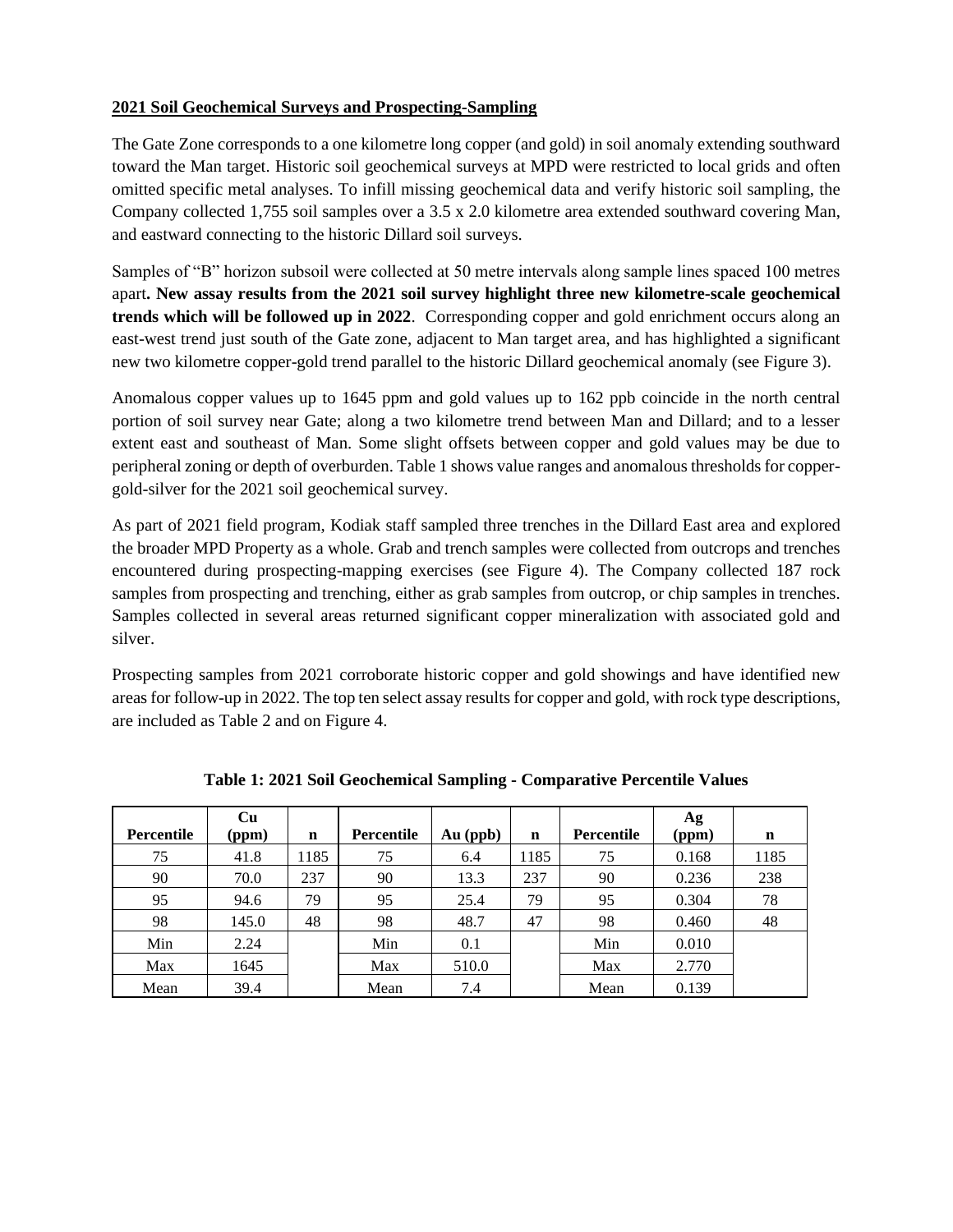



**Table 2: Select 2021 MPD Prospecting Results**

| <b>Sample</b><br>ID | <b>Target</b><br>Area | <b>Sample</b><br><b>Type</b> | <b>Interval</b><br>(m) | Cu <sub>96</sub> | Au<br>g/t | $\mathbf{A}\mathbf{g}$<br>g/t | <b>Occurrence</b> | <b>Rock Type</b>      |  |
|---------------------|-----------------------|------------------------------|------------------------|------------------|-----------|-------------------------------|-------------------|-----------------------|--|
| 137187              | Blue                  | Chip                         | 0.3                    | 3.19             | 0.21      | 40.5                          | Outcrop           | Diorite Feld Porphyry |  |
| 137152              | <b>Star</b>           | Grab                         |                        | 1.34             | 0.01      | 6.3                           | Float             | Diorite               |  |
| 137175              | Dillard               | Grab                         |                        | 0.92             | 0.26      | 3.1                           | Outcrop           | Monzodiorite Porphyry |  |
| 137190              | Blue                  | Grab                         |                        | 0.91             | 0.02      | 1.6                           | Outcrop           | Argillite             |  |
| 137176              | Dillard               | Grab                         |                        | 0.83             | 0.01      | 178.0                         | Outcrop           | Vein                  |  |
| 20189               | Dillard<br>East       | Grab                         |                        | 0.30             | 52.00     | 23.1                          | Outcrop           | Diorite               |  |
| 20774               | Dillard<br>East       | Grab                         |                        | 0.08             | 25.00     | 11.7                          | Outcrop           | Qtz Vn                |  |
| 20783               | Dillard<br>East       | Chip                         | 0.5                    | 0.45             | 15.20     | 13.4                          | Outcrop           | Otz Vn                |  |
| 137199              | Man                   | Grab                         | 2.3                    | 0.03             | 11.75     | 42.5                          | Outcrop           | Dacite                |  |
| 137137              | Dillard<br>East       | Chip                         | 0.2                    | 0.39             | 6.56      | 1.4                           | Outcrop           | <b>Ouartz Vn</b>      |  |

\*Interval represents sample length and is not intended to reflect true width. Grab samples are selective in nature and not necessarily representative of mineralization on the property.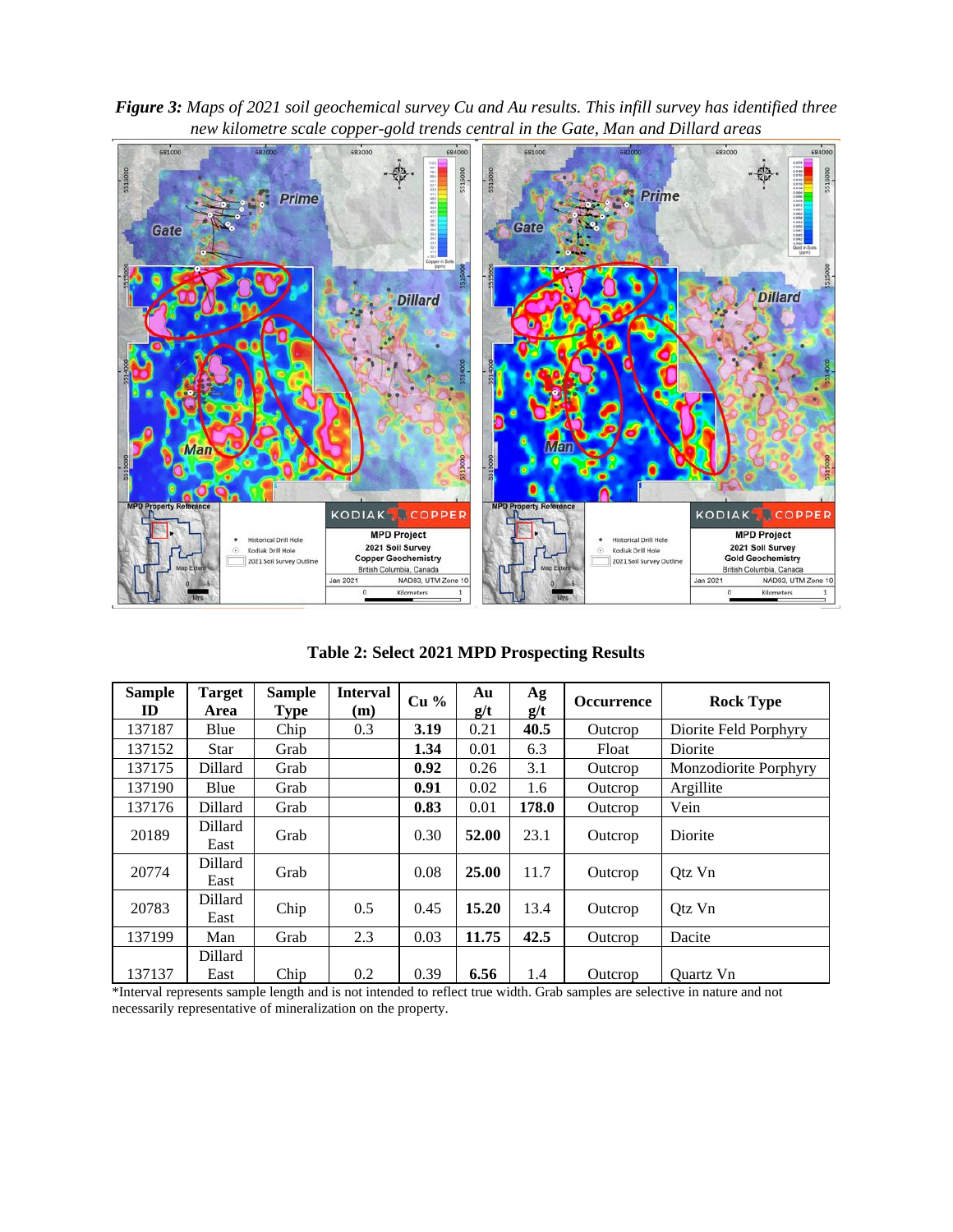

*Figure 4: 2021 MPD Prospecting Sample Map*

#### **2022 Exploration Program**

Staff are currently working at the Merritt field office and are sampling the remaining 2021 drill core. Throughout Q1 2022 Kodiak will report on outstanding drill results, which includes 12 holes remaining from 36 drilled in 2021 (21,675 metres). Results from 24 holes have been reported to date.

A substantial exploration program is planned for 2022, with field work and drilling resuming in Q1 2022 and approximately 25,000 metres of drilling before year-end. The 2022 program will include testing new geophysical targets from the 2021 3D IP survey and assessing the three new regional copper-gold geochemical trends central to the Gate-Man-Dillard areas. The program will also include continued deep 3D IP surveying in key target areas, follow-up drilling at Dillard, testing analogous targets elsewhere across MPD; and initiating work on the newly acquired Axe Property.

MPD is a large, consolidated land package (14,716 hectares) located near several operating mines in the southern Quesnel Terrane, British Columbia's primary copper-gold producing belt. Systematic exploration has led to the discovery of the Gate Zone where drilling has intersected porphyry-related mineralization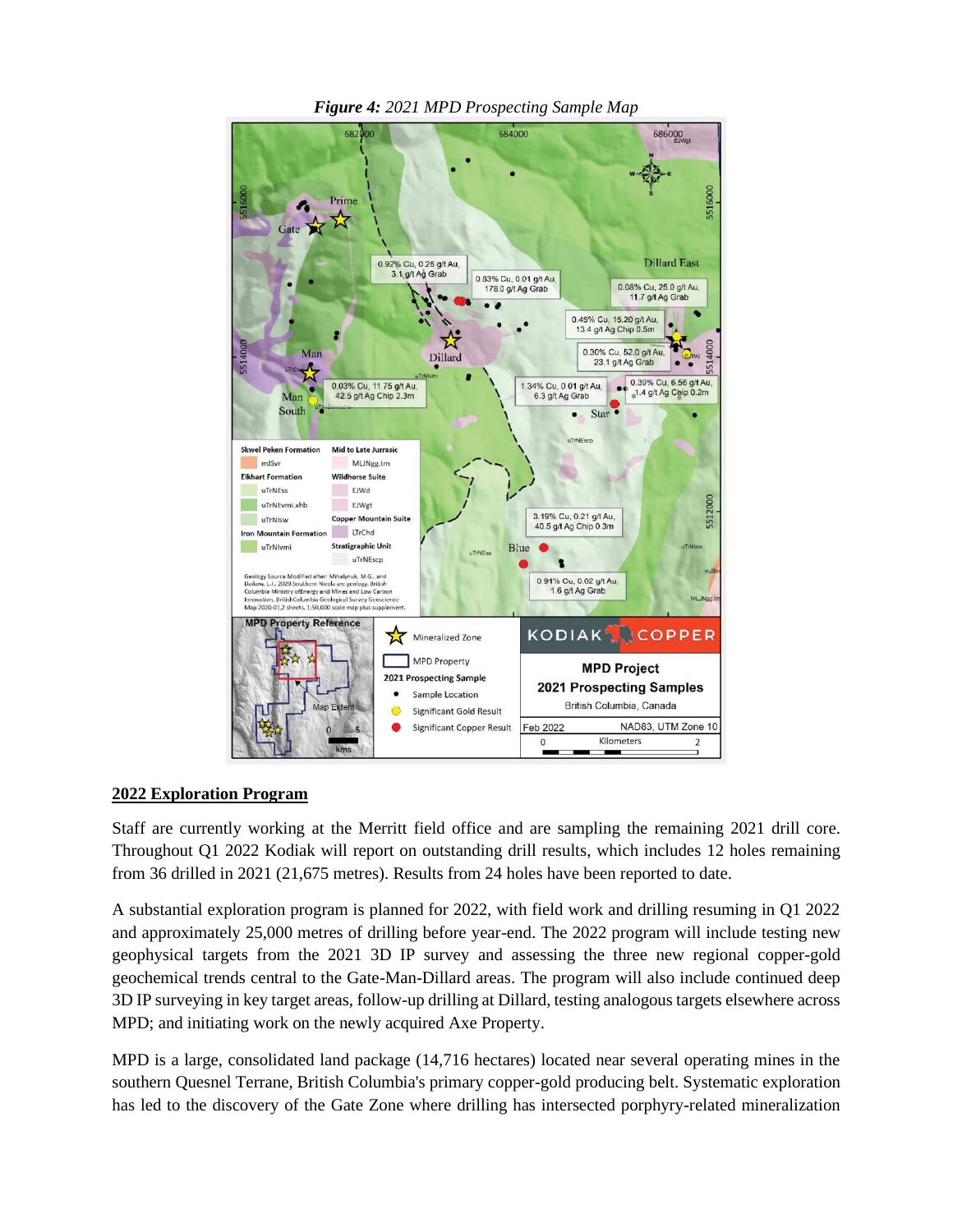along 950 metres of strike, to a depth of 850 metres, and over 350 metres width. The project is located midway between the towns of Merritt and Princeton, with year-round accessibility and excellent infrastructure nearby. The Company has a multi-year, area-based exploration permit that authorizes new drill sites and expanded exploration activity across the MPD property to 2026.

## **Kodiak Copper Exhibits MPD Project at 2022 AME BC Round Up**

Mr. Chris Taylor, M.Sc. P. Geo., Founder and Chairman of Kodiak Copper will be delivering a presentation on the MPD Project during the BC, Yukon and Alaska Technical Session held on February 3, 2022 @ 9:00 am - 11:00 am PDT in Ballroom A (Full Delegate Pass). In addition, the technical team of Kodiak Copper have been invited to highlight the success of the Company's 2021 drill program at the Conference's Core Shack February  $2<sup>nd</sup>$  &  $3<sup>rd</sup>$  in booth #1004.

You can register for the conference at <https://bit.ly/RU22RegisterNow> and visit us online at [https://ameroundup2022.events.whova.com/Exhibitors/182499.](https://ameroundup2022.events.whova.com/Exhibitors/182499)

Kodiak has also granted an aggregate of 1,287,500 stock options to management, directors and consultants of the Company, exercisable at C\$1.35 per share for a period of up to five years.

## **QA/QC Procedures**

Technical information and quality assurance with respect to geophysical data in this news release was provided by SJ Geophysics Ltd. Data was collected using the Direct Current Resistivity, Induced Polarization ("DCIP") method, using a 5-line acquisition set, based on two receiver lines (Rc) and three adjacent transmitting lines (Tx), with a line spacing of 100 m. The dipoles were 100 m inline and 100 m cross-lines resulting in an effective dipole size of 141 m. The 3DIP data was acquired with currents injected every 50 m along each of the transmitting lines. Calculated geophysical parameters were provided in an ASCII format, brought into Geosoft's Oasis Montaj platform, and unconstrained 3D inversions of the apparent resistivity and chargeability data were produced using the UBC-GIF DCIP3D inversion codes. Digital maps provided 2D sections and plan maps of the inverted 3D models.

All rock and soil samples were sent to ALS Canada Ltd. (ALS) in North Vancouver, BC for preparation and analysis. ALS meets all requirements of International Standards ISO/IEC 17025:2005 and ISO 9001:2015 for analytical procedures. Rock samples were analyzed using ALS's Fire Assay Fusion method (Au-AA24) with an AA finish for gold; and by a 33-element four acid digest ICP-AES analysis (ME-ICP61) with additional analysis for Ore Grade Elements (ME-OG62) and Ore Grade Cu (Cu- OG62). Soil samples were analyzed using ALS's AuME-ST43 Super Trace Au + Multi Element package. Results were reported in parts per million (ppm) and converted to percent  $(\%)$ , grams per tonne  $(g/t)$  or parts per billion (ppb) when applicable. QA/QC includes sample blanks, field duplicates and field standards. Laboratory QA/QC includes standards, duplicates, re-assays, and blanks inserted by ALS. In addition to ALS Laboratory quality assurance / quality control (QA/QC) protocols, Kodiak implements an internal QA/QC program that includes the insertion of sample blanks, duplicates, and standards in the field.

Jeff Ward, P.Geo, Vice President Exploration and the Qualified Person as defined by National Instrument 43-101, has reviewed and approved the technical information contained in this release. Kodiak believes historic results referenced herein to be from reliable sources using industry standards at the time. However, the Company has not independently verified, or cannot guarantee, the accuracy of this historic information.

On behalf of the Board of Directors